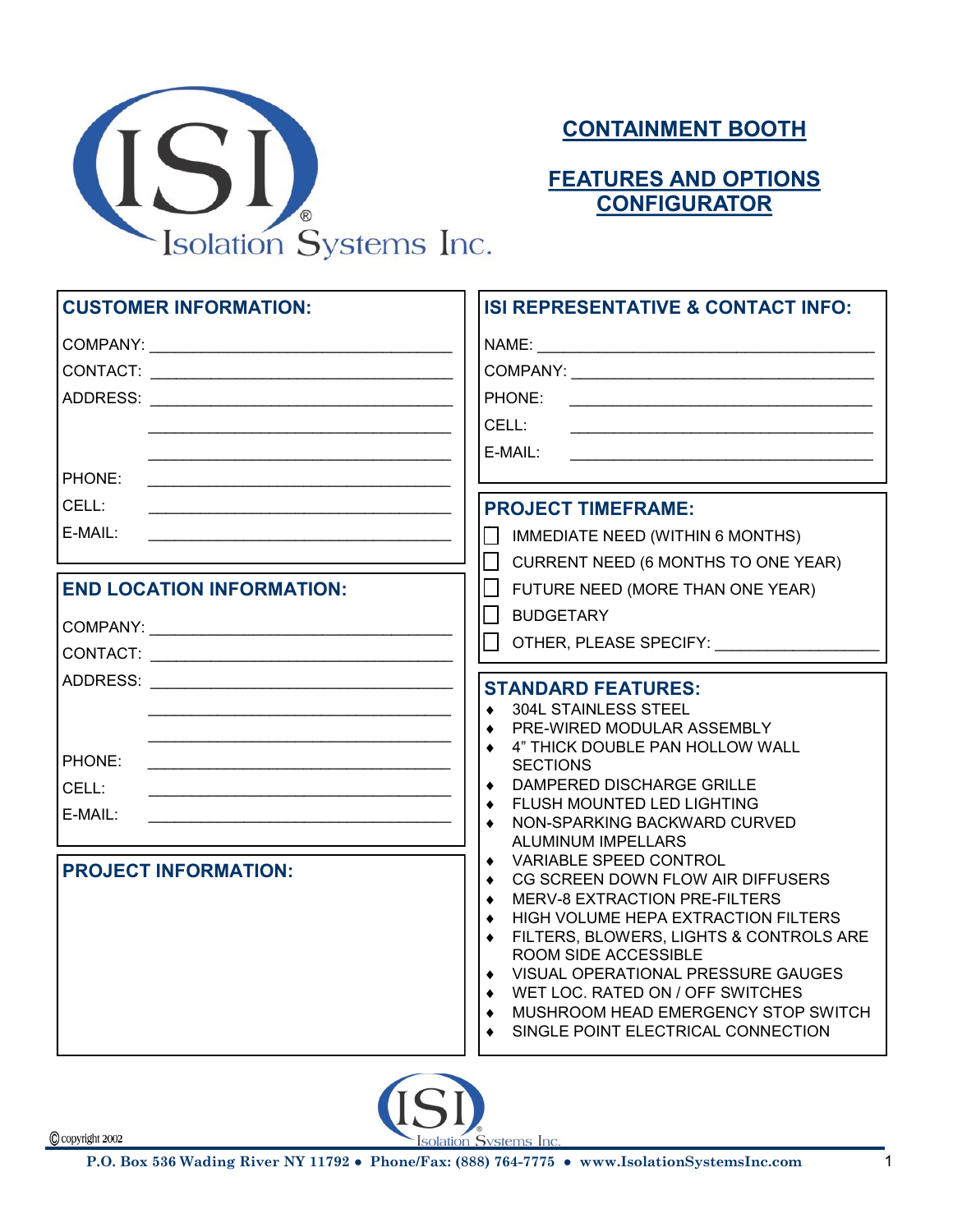## **CONTAINMENT BOOTH FEATURES AND OPTIONS CONFIGURATOR**

| <b>URS AVAILABLE?:</b><br>∏ YES                                                                                                                                                                                                                                                                                                                                                                                                                                 | <b>OPERATOR EXPOSURE LEVEL:</b><br>□ OEL 2 (100-1,000 µg/m <sup>3</sup> )<br>$\Box$ OEL 3 (10-100 µg/m <sup>3</sup> )                                                                                                                                                            |  |
|-----------------------------------------------------------------------------------------------------------------------------------------------------------------------------------------------------------------------------------------------------------------------------------------------------------------------------------------------------------------------------------------------------------------------------------------------------------------|----------------------------------------------------------------------------------------------------------------------------------------------------------------------------------------------------------------------------------------------------------------------------------|--|
| <b>MATERIAL OF CONSTRUCTION:</b><br>304 STAINLESS STEEL #4 FINISH<br>316L STAINLESS STEEL #4 FINISH<br>SPECIAL FINISH SPECIFY                                                                                                                                                                                                                                                                                                                                   | ISO / FED STD 2019 / EU GMP GRADE:<br>ISO 8 / CLASS 100,000 / GRADE D<br>П.<br>ISO 7 / CLASS 10,000 / GRADE C<br>п.                                                                                                                                                              |  |
| <b>WALL PANELS:</b><br>FULL LIGHT CLEAR GLASS WALL PANELS<br>ANTISTATIC CLEAR ACRYLIC WALL PANELS<br>REMOVEABLE CLEAR FLEXIBLE PVC WALLS<br>MODULAR SOFTWALL DESIGNS W/ MODULAR                                                                                                                                                                                                                                                                                 | <b>ARTICULATING SECONDARY SHIELD:</b><br>ACRYLIC<br>0<br>POLYCARBONATE<br>$\Box$<br>XYZ AXIS<br>п.                                                                                                                                                                               |  |
| <b>EXTRACTION MODULE</b><br><b>NEGATIVE PRESSURE OPERATION:</b><br><b>RE-CIRCULATING</b><br>0<br><b>ONCE THRU / SINGLE PASS</b><br>$\Box$                                                                                                                                                                                                                                                                                                                       | <b>SECONDARY SHIELD GLOVE PORT SIZE:</b><br>8" CIRCULAR<br>0<br><b>D</b> 10" CIRCULAR<br>12" CIRCULAR<br>П.                                                                                                                                                                      |  |
| <b>FUME EXTRACTION</b><br>$\Box$<br><b>SECONDARY BARRIER SYSTEMS</b><br>$\Box$<br>PORTABLE SYSTEMS<br>$\Box$<br><b>SMALL BATCH</b><br>$\Box$                                                                                                                                                                                                                                                                                                                    | <b>ARTICULATING SECONDARY SHIELD GLOVES:</b><br><b>NATURAL RUBBER</b><br>0<br><b>NEOPRENE</b><br>О<br><b>HYPALON (CSM)</b><br>П<br>$\Box$<br><b>BUTYL</b>                                                                                                                        |  |
| <b>STANDARD SIZES:</b><br><b>SMALL BATCH:</b><br>24"d x 48"w x 30"h WORK AREA<br>$\Box$                                                                                                                                                                                                                                                                                                                                                                         | <b>D</b> LATEX<br><b>VITON POLYURETHANE</b><br>П.                                                                                                                                                                                                                                |  |
| 24"d x 48"w x 36"h WORK AREA<br>$\Box$<br>24"d x 60"w x 30"h WORK AREA<br>$\Box$<br>24"d x 60"w x 36"h WORK AREA<br>$\Box$<br>24"d x 72"w x 30"h WORK AREA<br>О<br>$\Box$ 24"d x 72"w x 36"h WORK AREA                                                                                                                                                                                                                                                          | <b>DOORS:</b><br><b>I</b> SOLID SS DOORS<br><b>I AUTO ROLL UP DOORS</b><br><b>D</b> STRIP DOORS<br><b>SPECIAL ACCESS DOORS PLEASE SPECIFY:</b>                                                                                                                                   |  |
| <b>WALK-IN BOOTH:</b><br> □ 4' x 4' WORK AREA (78"d x 50"w x 120"h OA)                                                                                                                                                                                                                                                                                                                                                                                          |                                                                                                                                                                                                                                                                                  |  |
| $\Box$ 4' x 6' WORK AREA (106"d x 50" w x 120"h OA)<br> □ 4' x 8' WORK AREA (134"d x 50" w x 120"h OA)<br>$\Box$ 6' x 6' WORK AREA (106"d x 78"w x 120'h OA)<br>6' x 8' WORK AREA (134"d x 78" w x 120"h OA)<br>0<br>8' x 8' WORK AREA (134"d x 102"w x 120"h OA)<br>$\Box$<br>8' x 10' WORK AREA (162"d x 102"w x 120"h OA)<br>П<br>10' x 10' WORK AREA (162"d x 126"w x 120"h OA)<br>$\Box$<br><b>CUSTOM SIZE OR CONFIGURATION, PLEASE</b><br><b>SPECIFY:</b> | <b>FILTRATION:</b><br>HEPA 99.99% eff @ 0.3 microns<br>П<br>ULPA 99.9995% eff @ 0.12 microns<br>O<br>ASHRAE<br>П.<br><b>D SPECIFY RATING</b><br><b>D</b> CARBON FILTER<br><b>N</b> SPECIFY RATING<br><b>D</b> ePTFE HYDROPHOBIC HEPA FILTRATION<br>BAG IN / BAG OUT (BIBO)<br>П. |  |
|                                                                                                                                                                                                                                                                                                                                                                                                                                                                 | <b>BLOWER SYSTEM OPTIONS:</b><br><b>EXPLOSION PROOF CLASS 1 DIV 1</b><br>0<br>PRESSURE ACTIVATED BLOWER SPEED<br>П<br><b>MODULATION</b><br>VARIABLE FREQUENCY DRIVE<br>□                                                                                                         |  |
| $\Omega$ convright 2002                                                                                                                                                                                                                                                                                                                                                                                                                                         |                                                                                                                                                                                                                                                                                  |  |

**Isolation Systems Inc.**